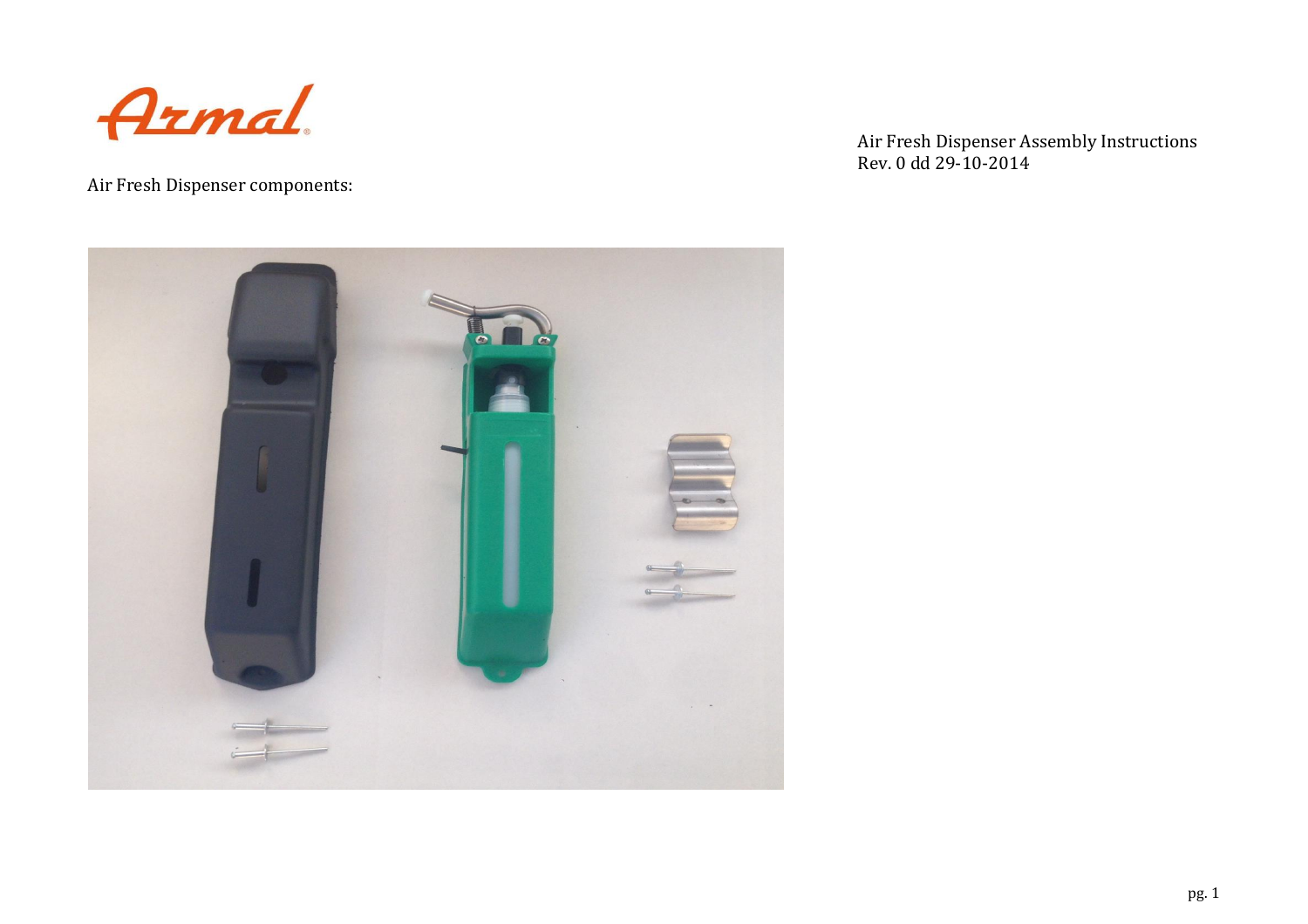

## **ASSEMBLY INSTRUCTIONS:**

1st step: Position the plate, drill the door in the correspondent holes and fix it with No. 2 rivets as shown in below pictures:



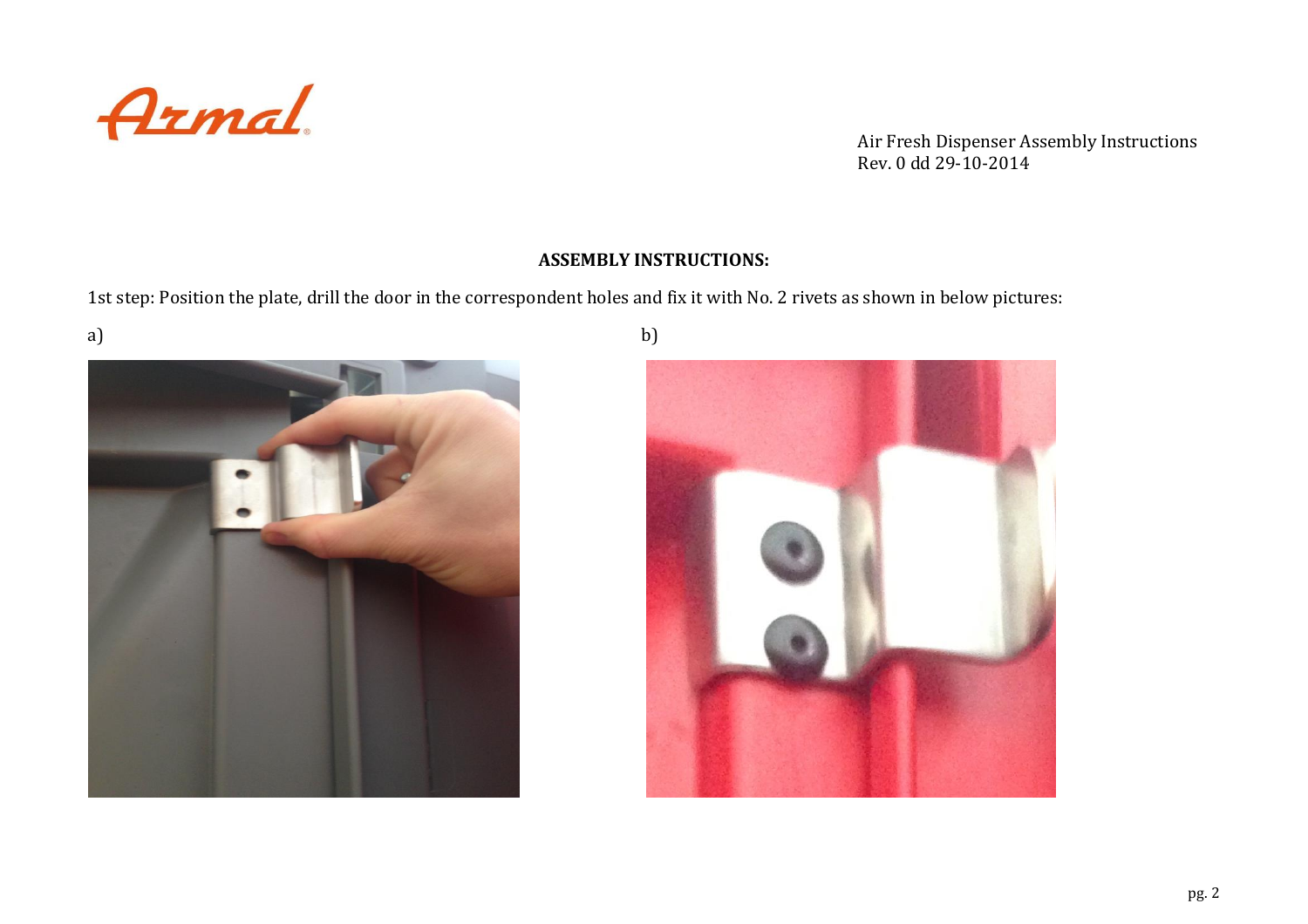

2nd step: Position the dispenser at the right distance:

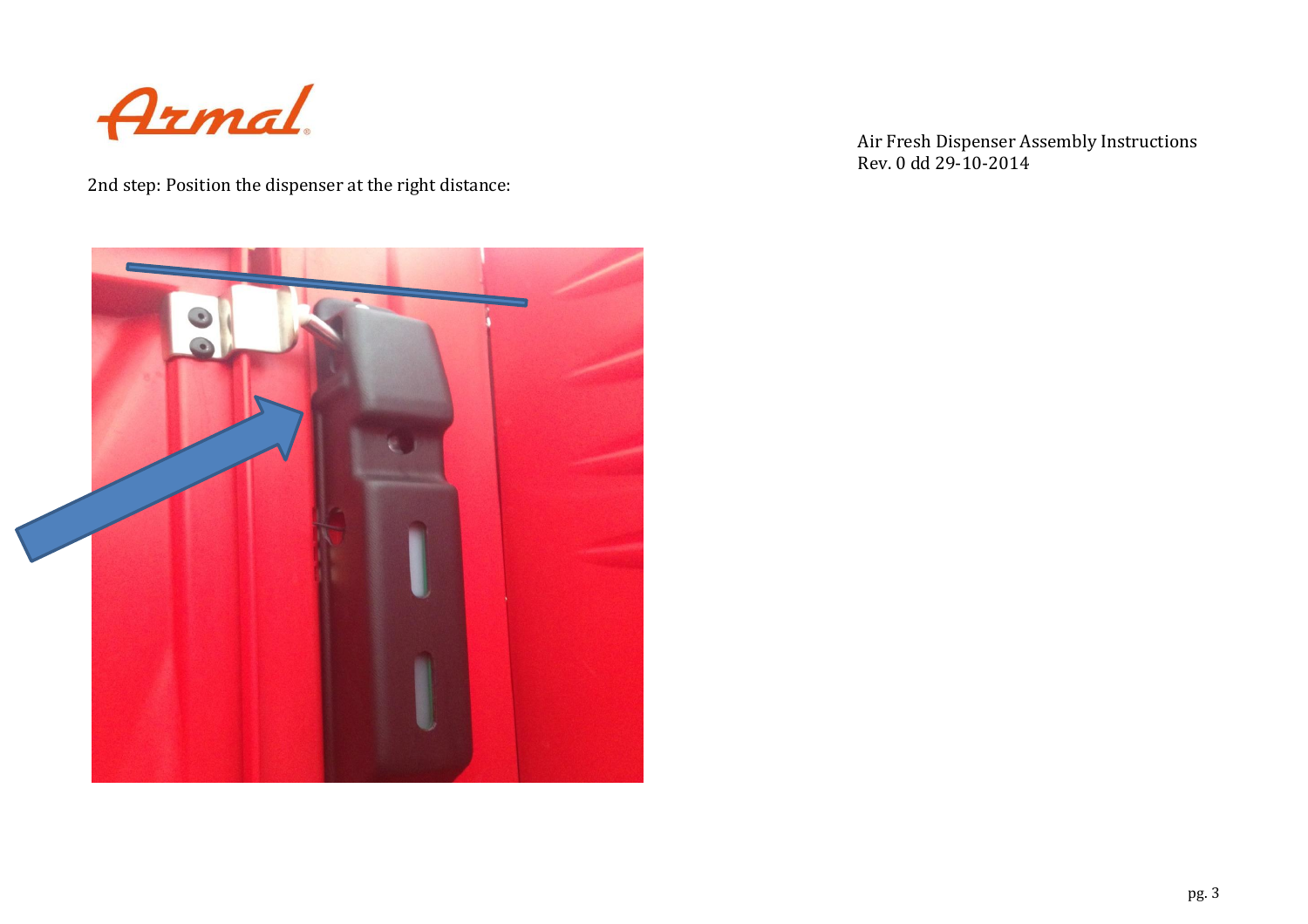

3rd step: Drill the door frame in correspondance of the two holes and fix dispenser with No. 2 rivets:

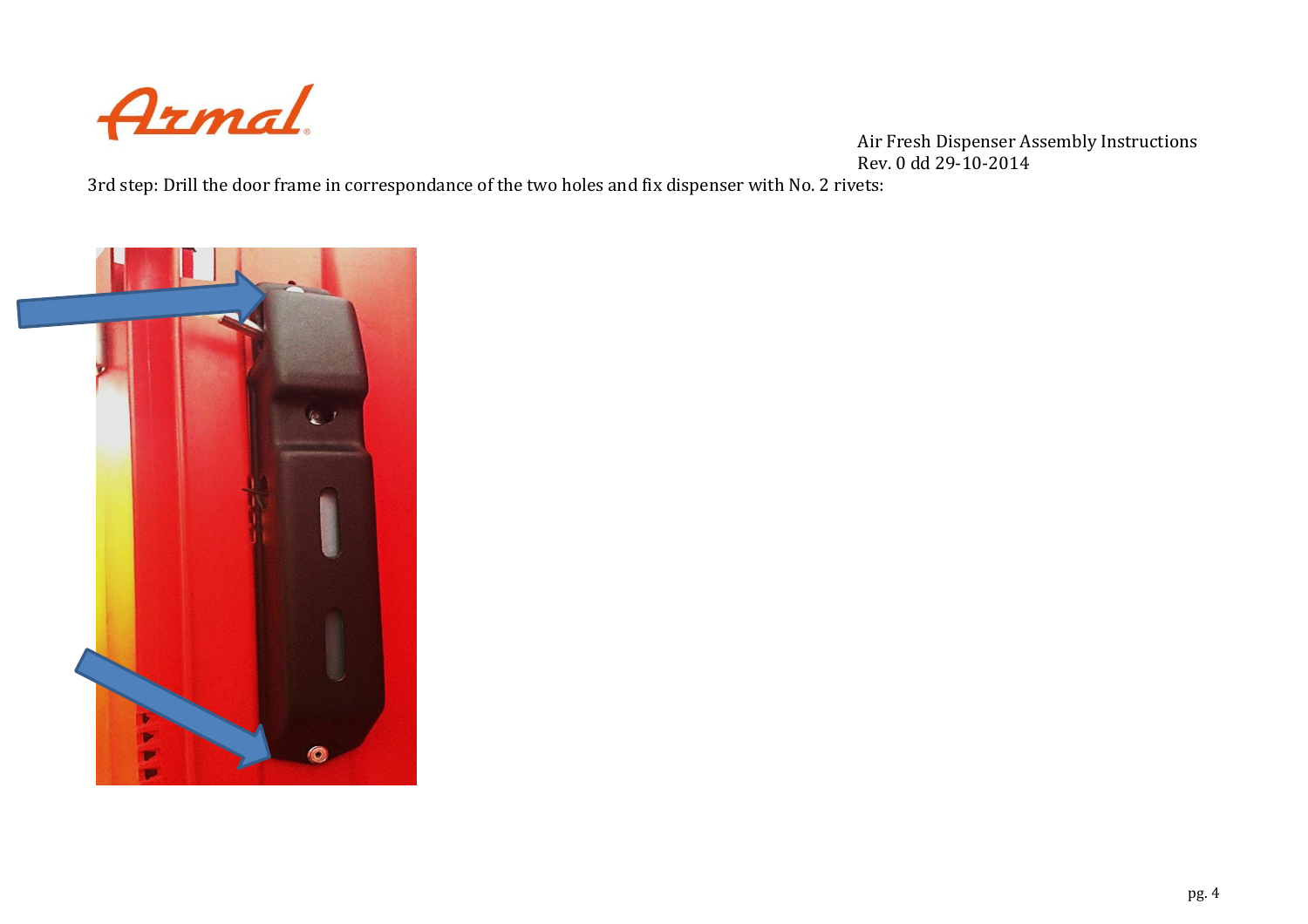

4<sup>th</sup> step: The plastic cap can be positioned according to the required fragrance intensity: put the cap till the end to have less intensity; on the contrary, open it completely to obtain more fragrance intensity.



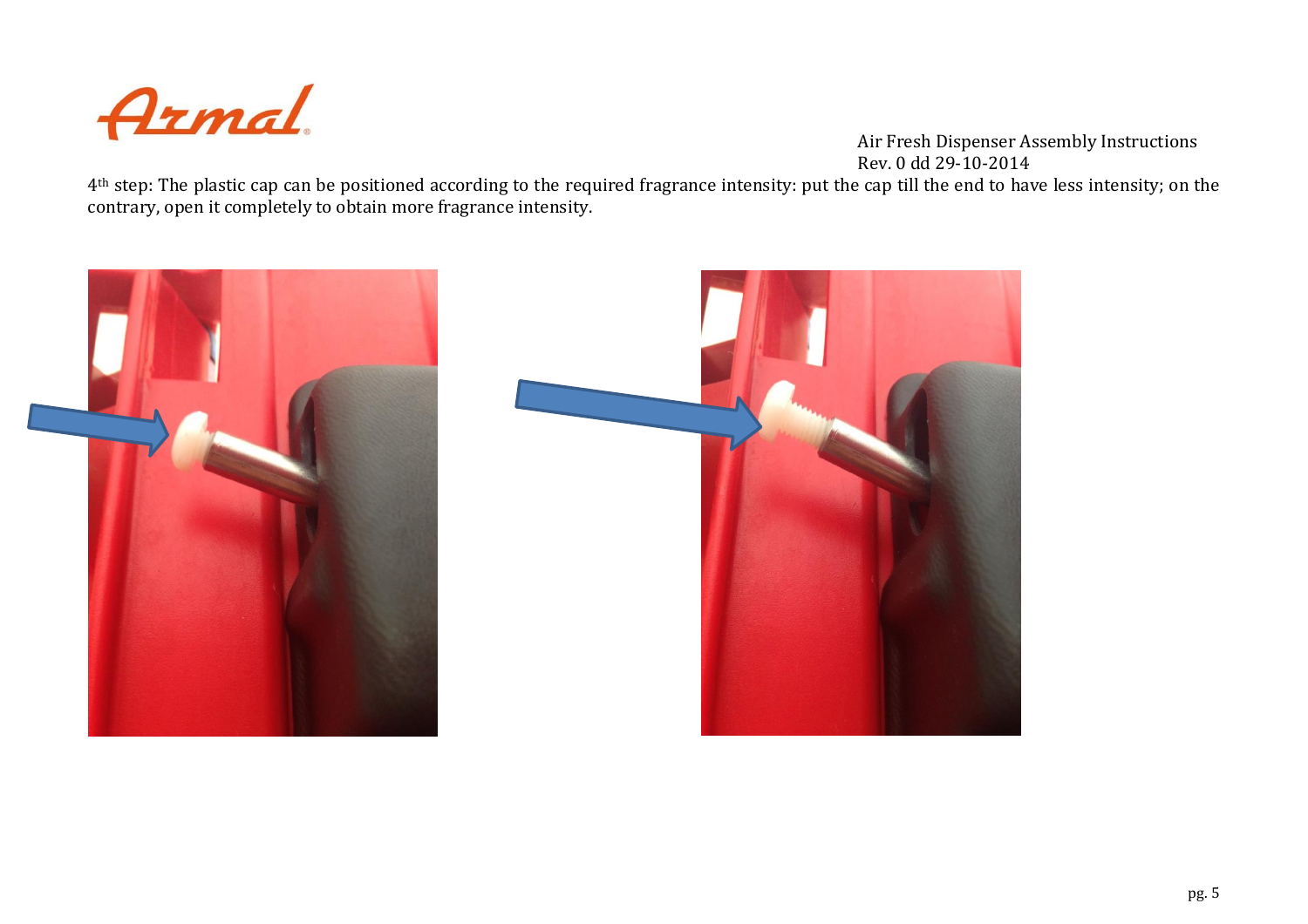

## **FURTHER INSTRUCTIONS: HOW …..**

*.… to fill the liquid inside the dispenser:*



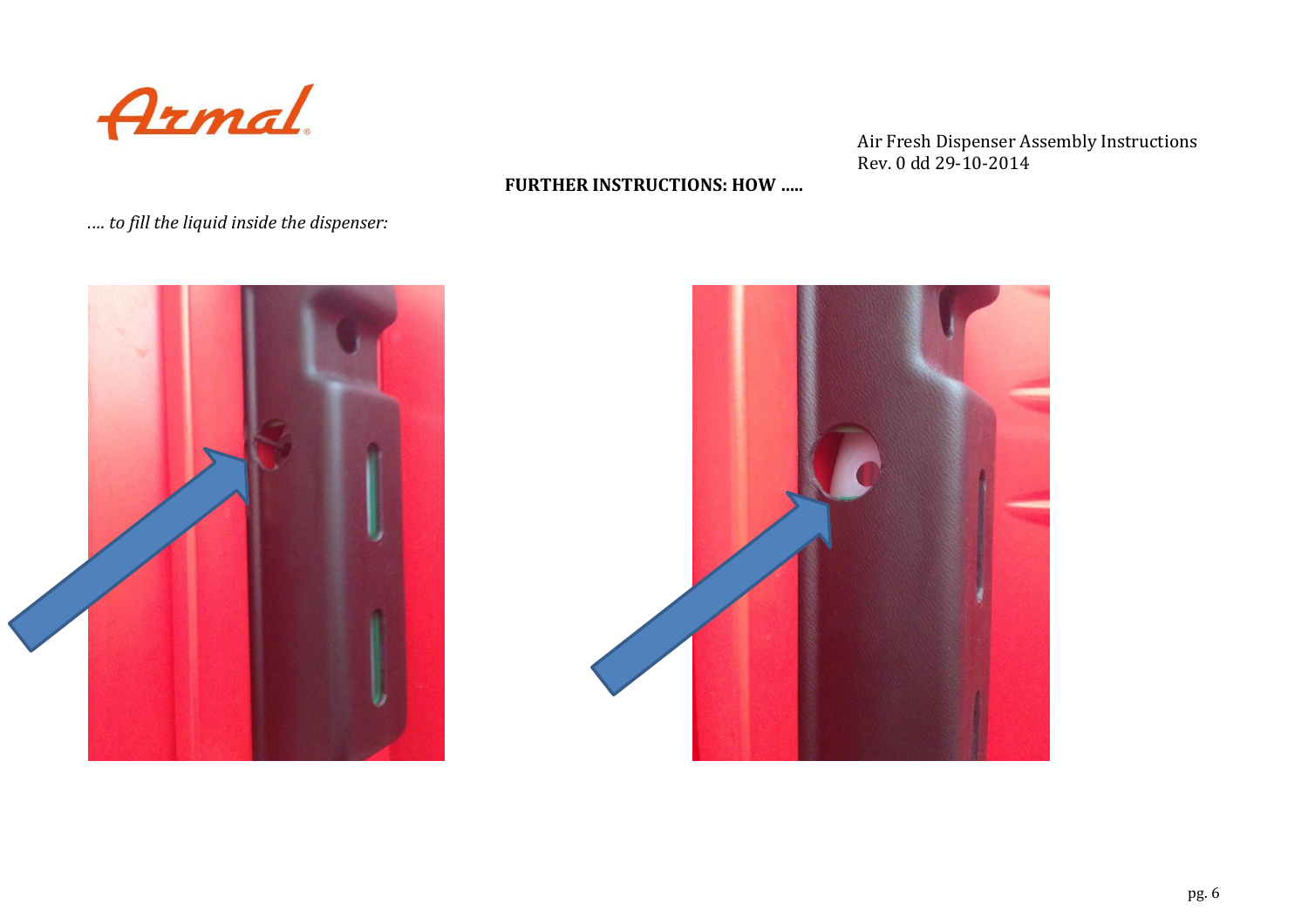

*..… it works: the dispenser sprays the fragrance when door is opened:*



## Air Fresh Dispenser Assembly Instructions Rev. 0 dd 29-10-2014